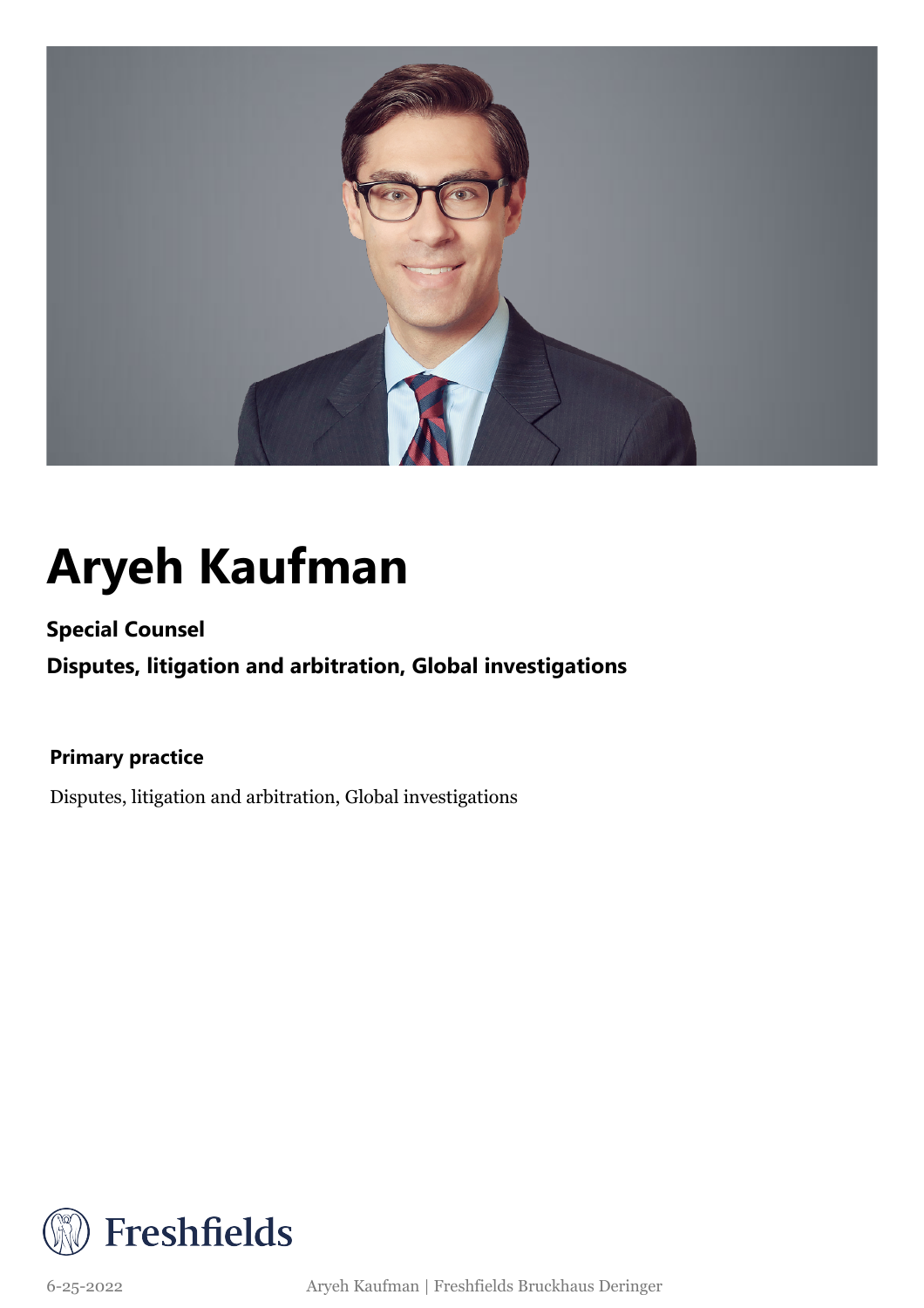# **About Aryeh Kaufman**

**Aryeh focuses his practice on cross-border investigations, financial crime and complex commercial disputes.**

Aryeh has substantial experience counseling financial institutions, corporations and individuals through government and internal investigations involving allegations of bribery, fraud, market manipulation, tax offenses, money laundering and economic sanctions and export control violations. He has deep experience advising clients on financial crime risks and compliance, including in the context of cross-border transactions, and he has represented clients in a broad array of contexts, including before federal and state regulators, in mediation and in federal and state court.

Aryeh has significant experience representing disadvantaged individuals on a pro bono basis and serves as co-director of the US Pro Bono Committee.

#### **Recent work**

- Representing multiple Swiss financial institutions in connection with investigations by the US Department of Justice and the Internal Revenue Service of offshore tax fraud.
- Representing eight Swiss banks in an unprecedented industry-wide settlement program with the US Department of Justice.
- Advising major telecommunications companies and mobile network operators on the impact of US export controls restrictions and technology controls on global operations.
- Advising private equity and investment firms on compliance with sanctions, export controls, anti-bribery and anti-money laundering rules in connection with acquisitions and investments, including developing and rolling out compliance programs and disclosing breaches to government regulators.
- Representing a global financial institution in connection with alleged manipulation of currency markets, including regulatory inquiries from around the world including the US Department of Justice, the Commodity Futures Trading Commission, worldwide banking regulators, the UK Financial Conduct Authority and the New York Department of Financial Services.
- Representing a global investment bank in multiple disputes over the sale of complex